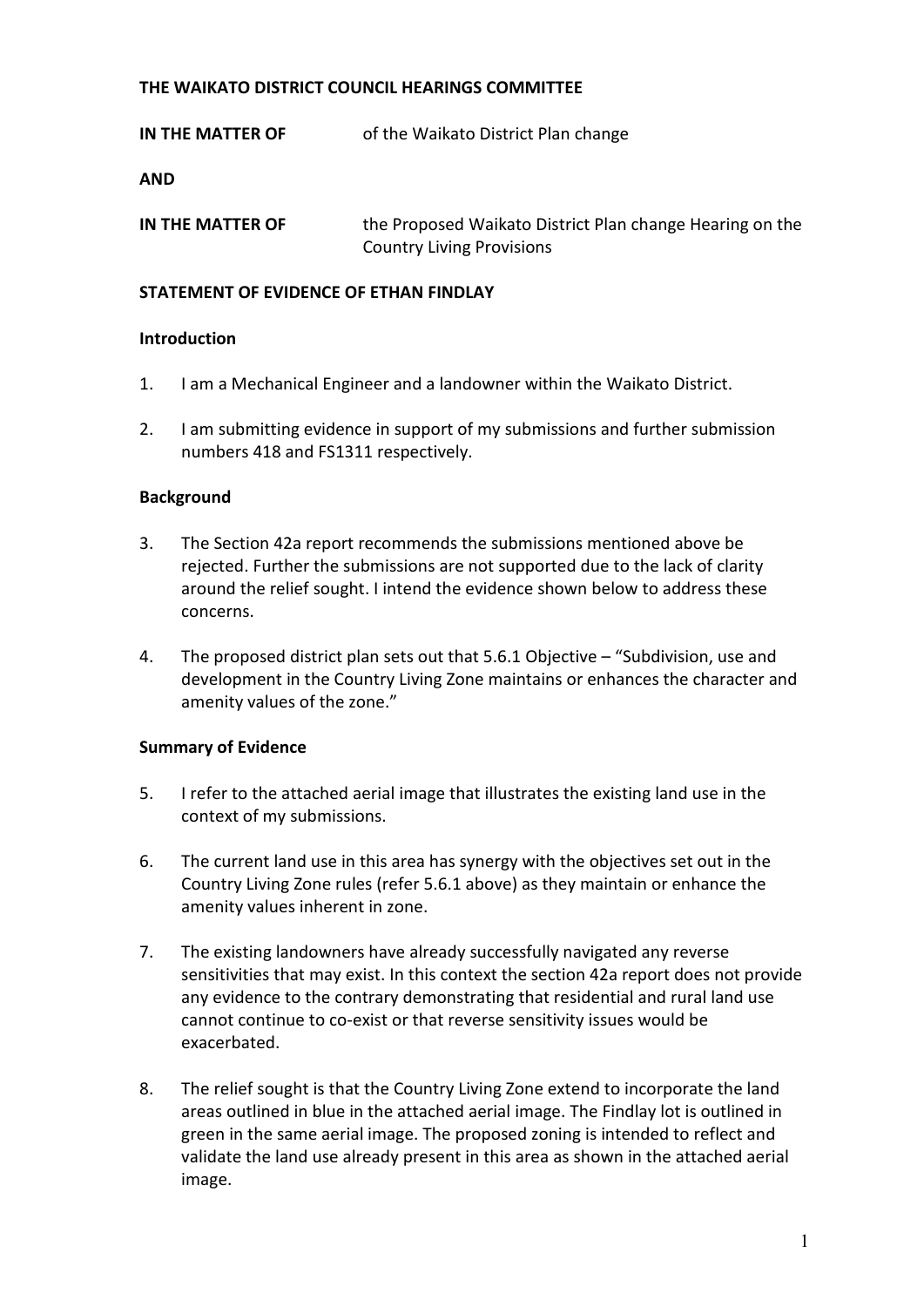9. Alternatively amend the Rural Zone provisions to facilitate reclassification and subdivision of segmented rural land that in practical terms is being used as 'country living'. This will allow better use of land that is already fragmented and no longer of rural use. Residential subdivision to lot sizes of 3000-3500m<sup>2</sup> would address the relief sought.

# **Conclusion**

10. Accurate classification of existing land use is sought for the existing land use so that it aligns with Country Living Zone as opposed to the currently rural zoning. This could be achieved by extending the Country Living Zone or by amendment to the provisions applicable to the Rural Zone (refer to items 8 & 9). Both options would allow better use of rurally zoned land that is already fragmented and no longer productive. Residential subdivision to lot sizes of 3000 - 3500 $m<sup>2</sup>$  would address the relief if specifically applied to the lot outlined in green on the aerial image attached.

Ethan Findlay 1 April 2020